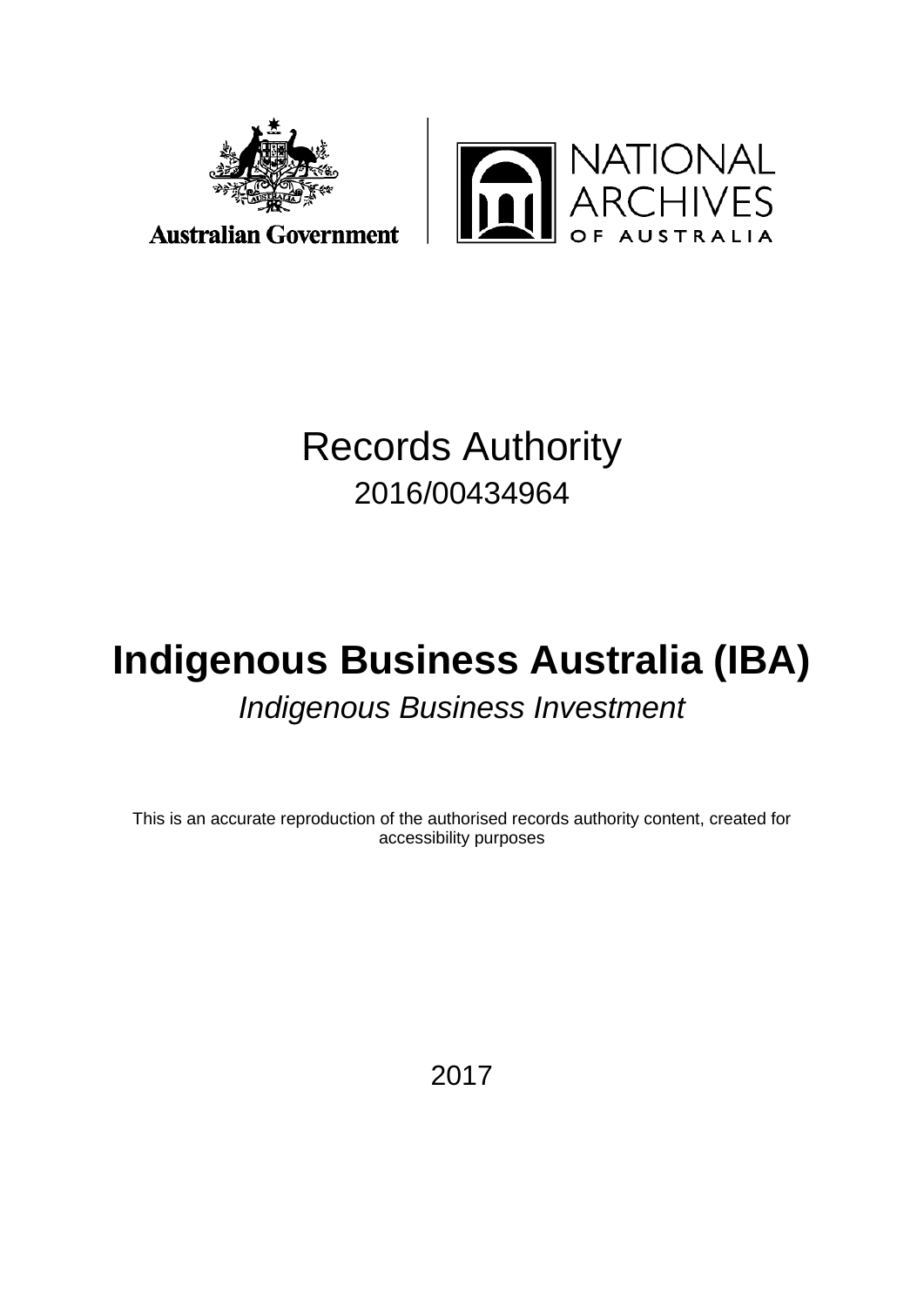

© Commonwealth of Australia (National Archives of Australia) 2017

#### **Copyright**

This product, excluding the National Archives of Australia logo, Commonwealth Coat of Arms or registered trademark, has been licensed under a Creative Commons Attribution-Non-Commercial (CC-BY-NC) Version 4.0 International Licence. You may share, copy, redistribute, remix, transform and build upon this work for non-commercial purposes only. However, you must attribute the National Archives of Australia as the copyright holder of the original work, include the attribution as set out below and indicate if changes were made. The full terms and conditions of this licence are available at [www.creativecommons.org](http://www.creativecommons.org/)**.**

#### **Attribution**

This records authority is licenced by the Commonwealth of Australia (National Archives of Australia) under a Creative Commons Attribution-Non-Commercial (CC-BY-NC) Version 4.0 International Licence. The original version can be found [on our website.](http://www.naa.gov.au/)

#### **Accessibility**

This is an accurate reproduction of the authorised records authority content, created for accessibility purposes.

#### **Contact Us**

Enquiries relating to copyright or accessibility should be emailed to [recordkeeping@naa.gov.au](mailto:recordkeeping@naa.gov.au)**.**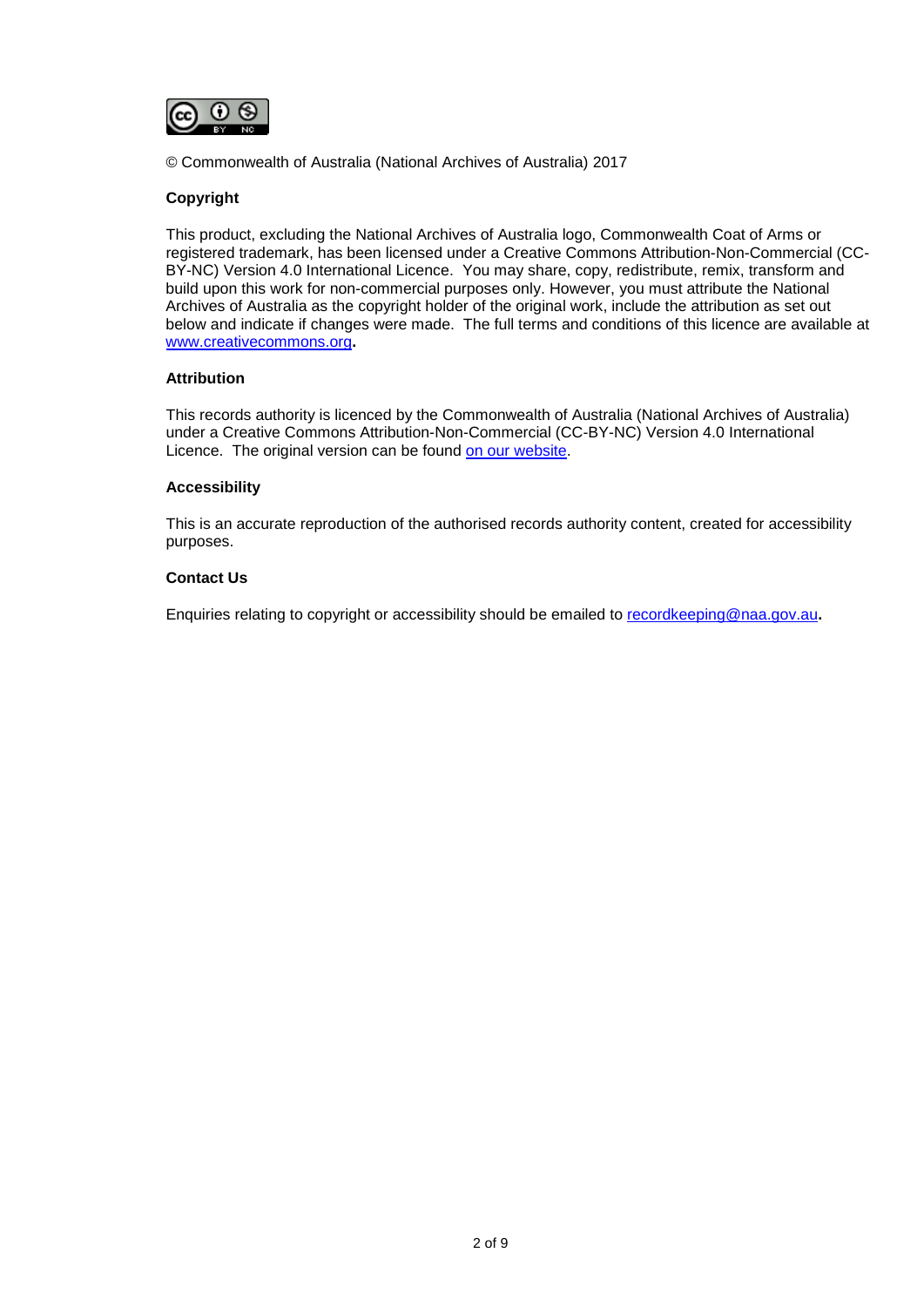### **CONTENTS**

| INDIGENOUS BUSINESS INVESTMENT NAMEL AND RESERVE AND RESERVE AND RESERVE AND RESERVE AND RESERVE AND RESERVE A |  |
|----------------------------------------------------------------------------------------------------------------|--|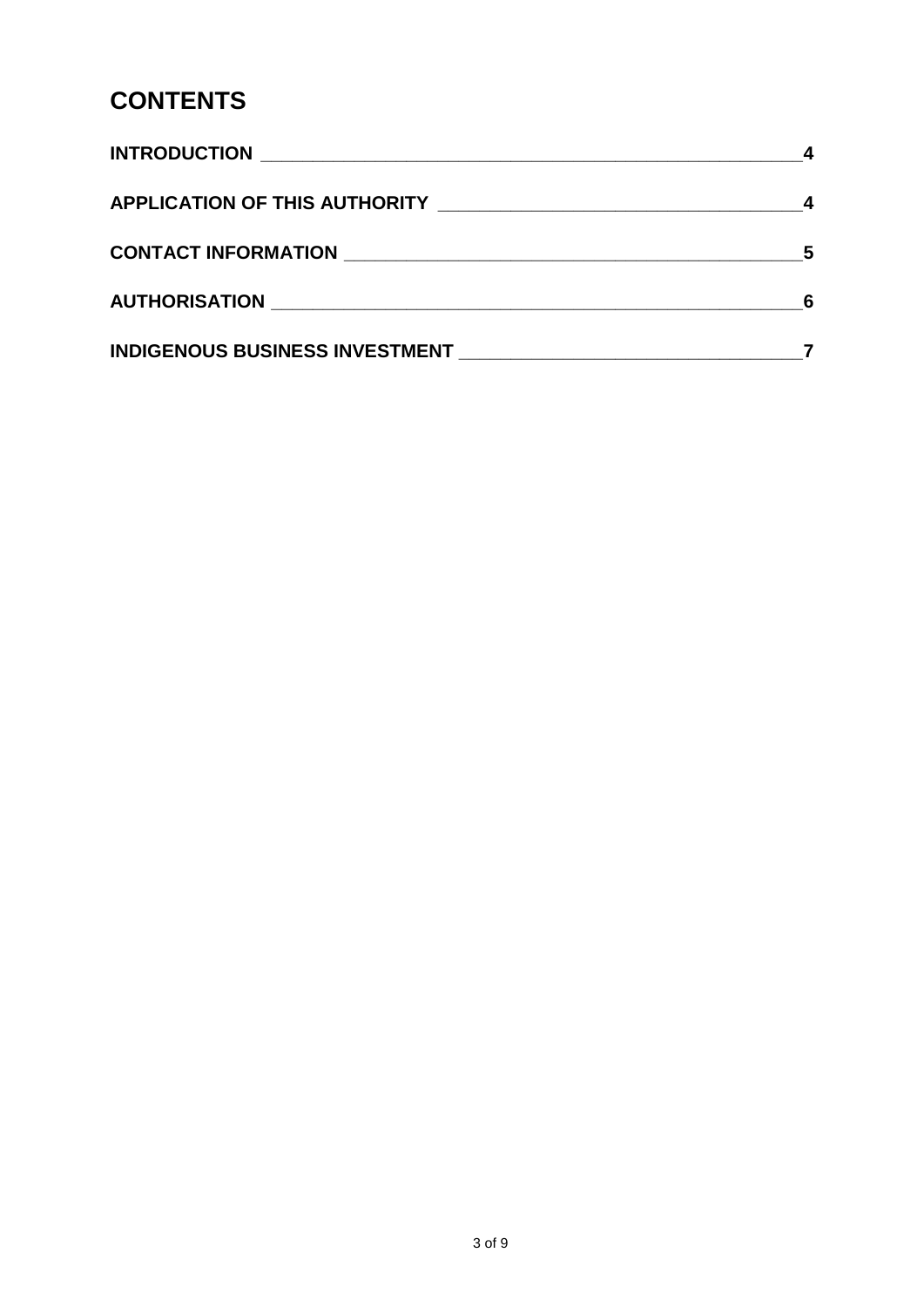### <span id="page-3-0"></span>**INTRODUCTION**

Indigenous Business Australia and the National Archives of Australia have developed this records authority to set out the requirements for keeping or destroying records for the core business area of Indigenous Business Investment. It represents a significant commitment on behalf of Indigenous Business Australia to understand, create and manage the records of its activities.

This authority is based on the identification and analysis of the business of Indigenous Business Australia. It takes into account the agency's legal and organisational information management requirements, and the interests of stakeholders, the agency and the National Archives.

The authority sets out those records that need to be retained as national archives and specifies the minimum length of time that temporary records need to be kept. This authority gives Indigenous Business Australia permission under the *Archives Act 1983*, for the destruction of the temporary records described after the minimum retention period has expired. Retention periods for these temporary records are based on: an assessment of business needs; broader organisational accountability requirements; and community expectations, and are approved by the National Archives on the basis of information provided by the agency.

As changes in circumstances may affect future information management requirements, the periodic review of this authority is recommended. All amendments must be approved by the National Archives.

### <span id="page-3-1"></span>**APPLICATION OF THIS AUTHORITY**

- 1. This authority is to be used to determine how long records must be kept. Records are matched to the relevant core business and records class in the authority.
	- Where the minimum retention period has expired and the records are not needed for Indigenous Business Australia business they should be destroyed as authorised in this authority;
	- Records that have not reached the minimum retention period must be kept until they do; and
	- Records that are identified as 'retain as national archives' are to be transferred to the National Archives for preservation.
- 2. This authority should be used in conjunction with general records authorities such as:
	- the Administrative Functions Disposal Authority (AFDA) and/or AFDA Express issued by the National Archives to cover business processes and records common to Australian Government agencies; and
	- General Records Authority (31) Destruction of source or original records after digitisation, conversion or migration (2015).
- 3. The normal administrative practice (NAP) provision of the *Archives Act 1983* gives agencies permission to destroy certain records without formal authorisation. This usually occurs where records are duplicated, facilitative or for short-term use only. NAP does not replace arrangements agreed to in this authority but can be used as a tool to assist in identifying records for destruction together with an agency's records authority or authorities, and with AFDA and AFDA Express. The National Archives recommends that agencies develop and implement a NAP policy. Advice and guidance on destroying records as a normal administrative practice and on how to develop a NAP policy is available from the National Archives' website at [www.naa.gov.au.](http://www.naa.gov.au/)
- 4. Records that are reasonably likely to be needed as evidence in a current or future judicial proceeding or are subject to a request for access under the *Archives Act 1983,* the *Freedom of Information Act 1982* or any other relevant act must not be destroyed until the action has been completed.
- 5. Records subject to a disposal freeze must not be destroyed until the freeze has been lifted. Further information about disposal freezes and whether they affect the application of this authority is available from the National Archives website at [www.naa.gov.au.](http://www.naa.gov.au/)
- 6. Where the method of recording information changes (for example from a manual system to an electronic system, or when information is migrated from one system to a new system) this authority can still be applied, providing the records document the same core business. The information must be accessible for the period of time prescribed in this authority. Indigenous Business Australia will need to maintain continuing access to the information, including digital information, for the periods prescribed in this records authority or until the information is transferred into the custody of the National Archives.
- 7. In general, retention requirements indicate a minimum period for retention. Indigenous Business Australia may extend minimum retention periods if it considers that there is an administrative need to do so, without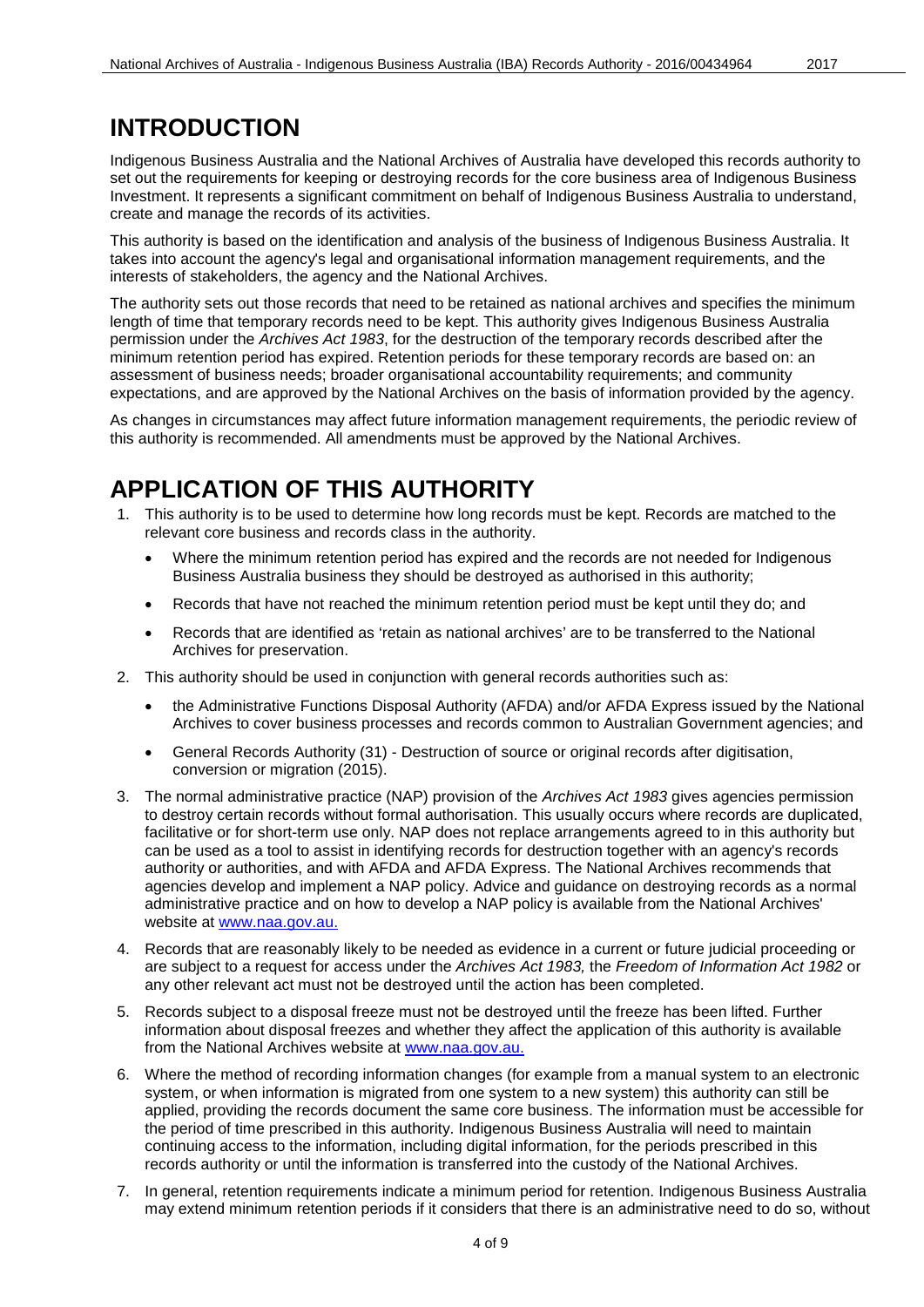- 8. Records coming within 'retain as national archives' classes in this authority have been determined to be part of the archival resources of the Commonwealth under section 3C of the *Archives Act 1983*. The determination of Commonwealth records as archival resources of the Commonwealth obliges agencies to transfer the records to the National Archives when they cease to be current and, in any event, within 15 years of the records coming into existence, under section 27 of the *Archives Act 1983*.
- 9. Records in the care of agencies should be appropriately stored, managed and preserved. Agencies need to meet this obligation to ensure that the records remain authentic and accessible over time. Under Section 31 of the *Archives Act 1983*, access arrangements are required for records that become available for public access including those records that remain in agency custody.
- 10. Appropriate arrangements should be made with the National Archives when records are to be transferred into custody. The National Archives accepts for transfer only those records designated as national archives. Records created digitally after 1 January 2016 can be transferred in digital formats only.
- 11. Advice on how to use this authority is available from the Indigenous Business Australia information manager. If there are problems with the application of the authority that cannot be resolved, please contact the National Archives.

### <span id="page-4-0"></span>**CONTACT INFORMATION**

For assistance with this authority or for advice on other information management matters, please contact National Archives' [Agency Service Centre.](http://reftracker.naa.gov.au/reft000.aspx?pmi=jpGkKEm4vT)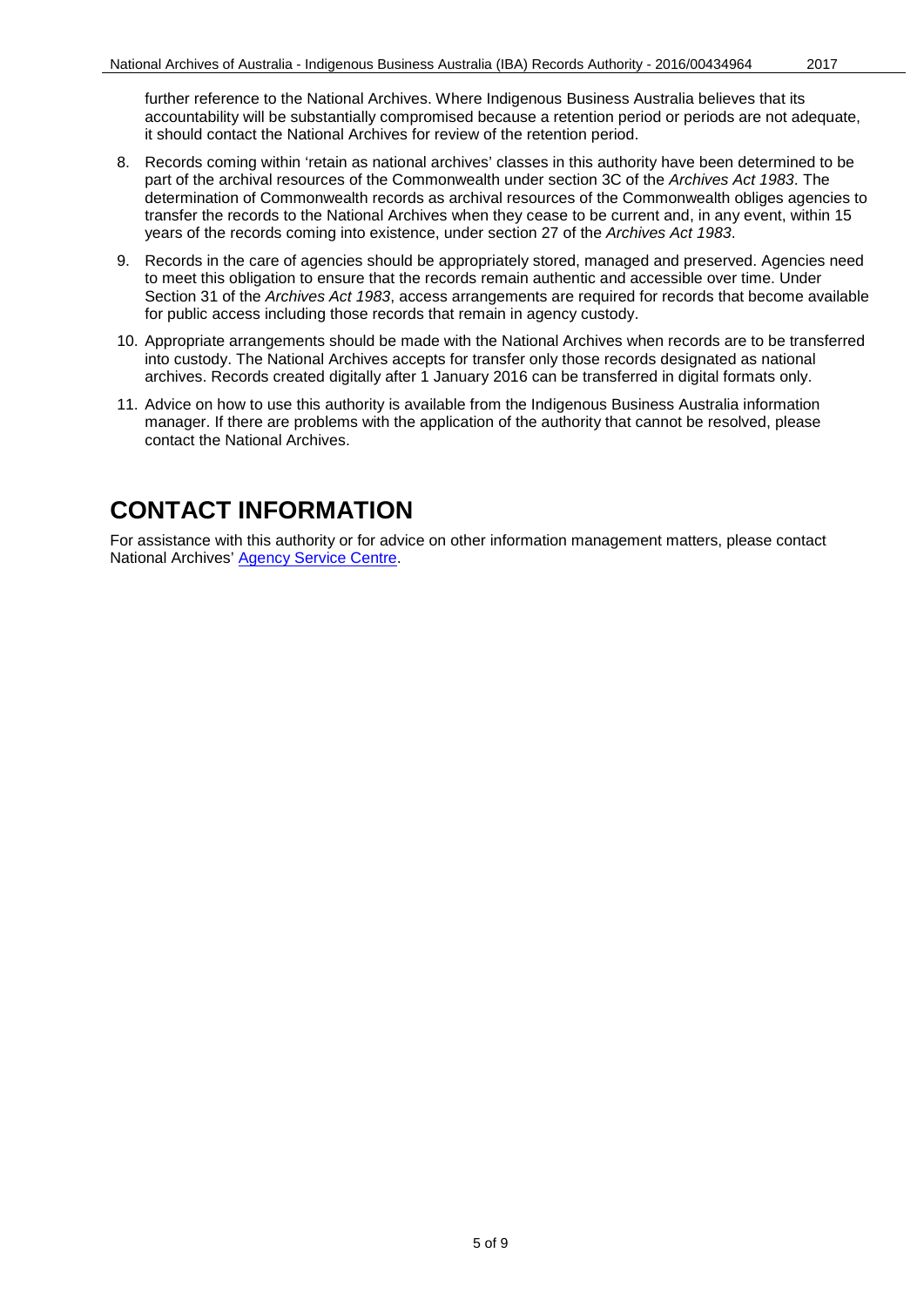#### <span id="page-5-0"></span>**RECORDS AUTHORITY 2016/00434964**

| Person to whom notice of<br>authorisation is given: | Rajiv Viswanathan<br><b>Chief Executive Officer</b><br>Indigenous Business Australia<br>Level 2, 15 Lancaster Place<br>Majura Park ACT 2609 |
|-----------------------------------------------------|---------------------------------------------------------------------------------------------------------------------------------------------|
|-----------------------------------------------------|---------------------------------------------------------------------------------------------------------------------------------------------|

| <b>Purpose:</b>     | Authorises arrangements for the disposal of records in accordance with<br>Section 24(2)(b) of the Archives Act 1983                                                                             |
|---------------------|-------------------------------------------------------------------------------------------------------------------------------------------------------------------------------------------------|
|                     | Determines records classed as 'Retain as national archives' in this<br>records authority to be part of the archival resources of the<br>Commonwealth under section 3C of the Archives Act 1983. |
|                     |                                                                                                                                                                                                 |
| <b>Application:</b> | All core business records relating to Indigenous Business Investment.                                                                                                                           |
|                     |                                                                                                                                                                                                 |

This authority gives permission for the destruction, retention or transfer to the National Archives of Australia of the records described. This authority will apply only with the consent of the agency currently responsible for the business documented in the records described.

Authorising Officer **Contract Contract Contract Contract Contract Contract Contract Contract Contract Contract Contract Contract Contract Contract Contract Contract Contract Contract Contract Contract Contract Contract Con** 

Anne Lyons Assistant Director-General National Archives of Australia 9 May 2017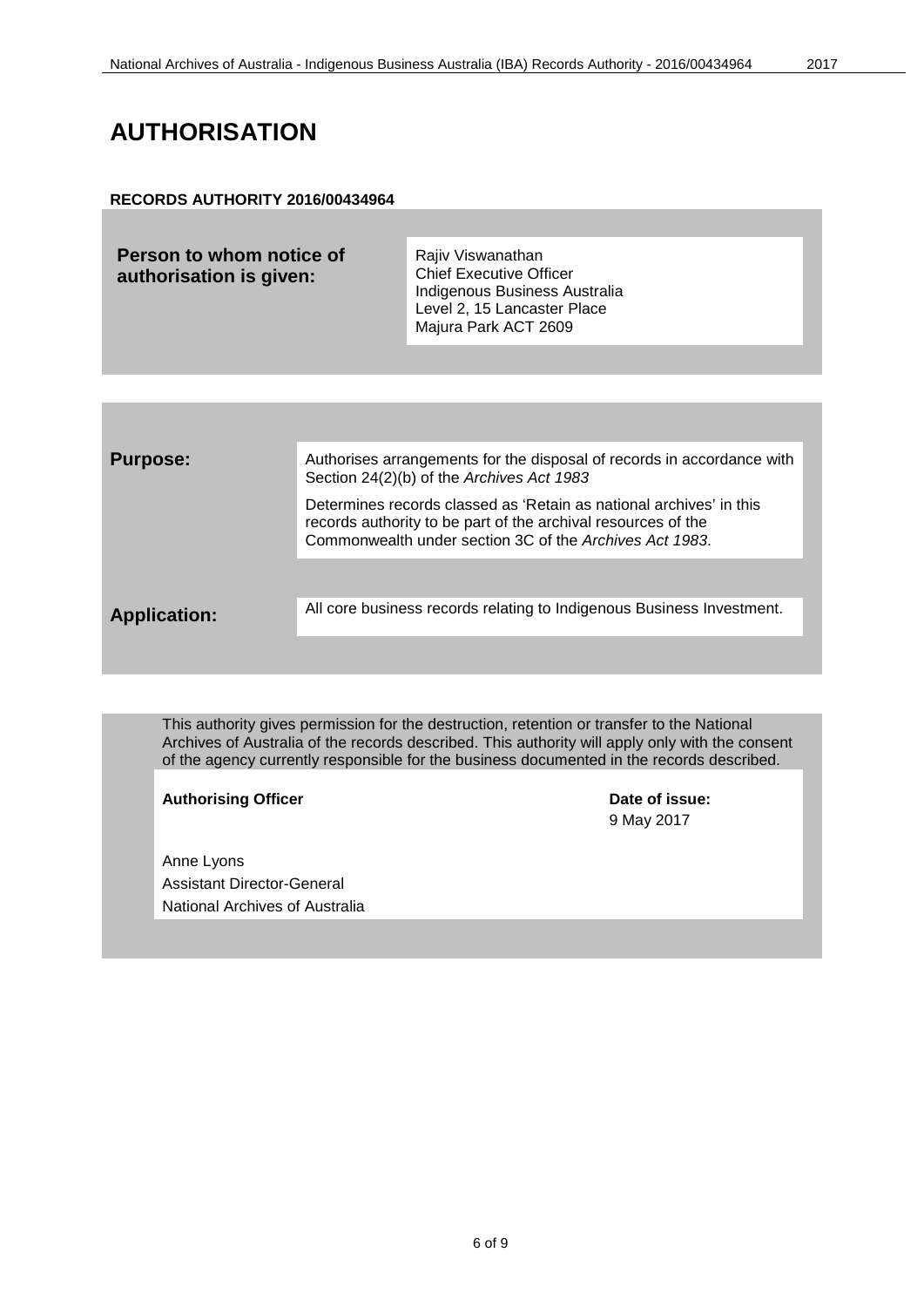### <span id="page-6-0"></span>**INDIGENOUS BUSINESS INVESTMENT**

The core business of identifying, developing and assessing potential joint venture investment opportunities that promote self-management, self-sufficiency and economic independence for Indigenous peoples. This includes building responsible partnerships with Indigenous corporations, communities, individuals, private sector and industry partners aiming to invest in sustainable, commercially viable business ventures that provide profit distribution, create employment opportunities and foster asset accumulation.

Also includes providing the means to invest, through access to capability partners and equity.

The core activities associated with business investment include:

- investing in sectors where there is a clearly identifiable and acceptable level of risk and no prior market failure such as:
	- o commercial property;
	- o manufacturing;
	- o mining and mine services;
	- o primary industries;
	- o retail supermarkets; and
	- o tourism and hotel accommodation and experiences.
- engaging industry experts to assist with due diligence and to act as independent, external directors when required;
- providing advice and reports to the Minister relating to investments in indigenous business;
- consulting extensively with business and community stakeholders including seminars, presentations and workshops; and
- establishing strategies to ensure the appropriate targeting and financial capability of investments.

The performance of the core business is supported by routine administrative tasks such as:

- providing and receiving advice;
- auditing;
- developing policies and procedures; and
- assessing and managing risks.

#### *Cross references to general records authorities*

*For administration of the agency's Board, use General Records Authority 27 - GOVERNING BODIES.*

*For managing, administering and coordinating grant and loan funding, use INDIGENOUS GRANT AND LOAN FUNDING (RA 2011/00324802).*

*For training delivered to Indigenous people, use INDIGENOUS TRAINING (RA 2011/00324802).*

#### *Cross references to AFDA Express*

*For general communication and promotion of agency's services to Indigenous peoples, use COMMUNITY RELATIONS.*

*For managing financial transactions relating to investments, use FINANCIAL MANAGEMENT.*

*For the management of data, use INFORMATION MANAGEMENT*

*For legal advice given/received on the interpretation of Indigenous legislation, use LEGAL SERVICES.* 

*For the development of the agency's business plans and Reconciliation Action Plan and reporting on its implementation, use STRATEGIC MANAGEMENT.* 

*For producing and disseminating published works, use PUBLICATION.* 

*For managing the agency's acquisition of goods and services, tendering and contracting arrangements, use PROCUREMENT.*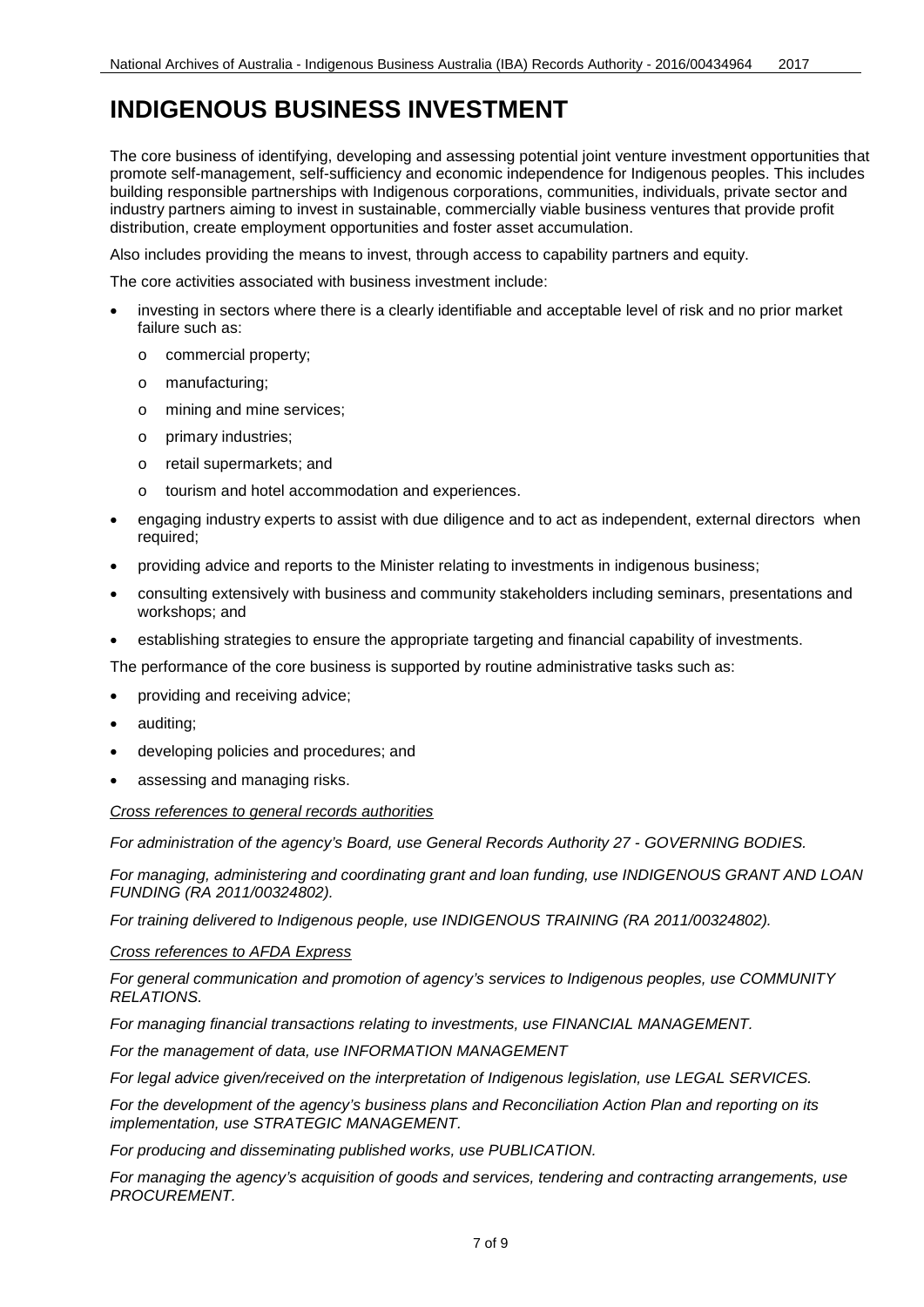### **INDIGENOUS BUSINESS INVESTMENT**

| <b>Class no</b> | <b>Description of records</b>                                                                                                                                                                                                                                                                                                                                                                 | <b>Disposal action</b>                        |
|-----------------|-----------------------------------------------------------------------------------------------------------------------------------------------------------------------------------------------------------------------------------------------------------------------------------------------------------------------------------------------------------------------------------------------|-----------------------------------------------|
| 62157           | Records documenting the identification, development, acquisition and<br>ongoing management of business acquisitions, joint ventures and<br>business initiatives with Indigenous corporations, communities,<br>individuals, private sector business and other industry partners.<br>Includes successful, unsuccessful and sold off joint ventures and other<br>business initiatives. Includes: | Retain as national<br>archives                |
|                 | feasibility studies;<br>$\bullet$                                                                                                                                                                                                                                                                                                                                                             |                                               |
|                 | risk management assessments;<br>٠                                                                                                                                                                                                                                                                                                                                                             |                                               |
|                 | business plans;<br>٠                                                                                                                                                                                                                                                                                                                                                                          |                                               |
|                 | negotiation of agreements;                                                                                                                                                                                                                                                                                                                                                                    |                                               |
|                 | legal documentation such as company or business registration,<br>contracts, leases, deeds, use of company seal;                                                                                                                                                                                                                                                                               |                                               |
|                 | creation of entities to manage the business including business<br>٠<br>name or company or entity registration;                                                                                                                                                                                                                                                                                |                                               |
|                 | business financial arrangements;<br>$\bullet$                                                                                                                                                                                                                                                                                                                                                 |                                               |
|                 | compliance reporting of businesses such as annual reports and<br>financial statements;                                                                                                                                                                                                                                                                                                        |                                               |
|                 | business finance, financial viability and cash flow projections;<br>$\bullet$                                                                                                                                                                                                                                                                                                                 |                                               |
|                 | final signed versions of joint venture agreements;<br>$\bullet$                                                                                                                                                                                                                                                                                                                               |                                               |
|                 | performance criteria and performance evaluation reports;                                                                                                                                                                                                                                                                                                                                      |                                               |
|                 | business development, growth strategy and plans; and                                                                                                                                                                                                                                                                                                                                          |                                               |
|                 | presentations, seminars and workshops.                                                                                                                                                                                                                                                                                                                                                        |                                               |
|                 | Records relating to the framework and high level policy and strategic<br>development of Indigenous business investment.                                                                                                                                                                                                                                                                       |                                               |
|                 | Includes:                                                                                                                                                                                                                                                                                                                                                                                     |                                               |
|                 | strategic economic development initiatives identification;                                                                                                                                                                                                                                                                                                                                    |                                               |
|                 | risk management framework;                                                                                                                                                                                                                                                                                                                                                                    |                                               |
|                 | stakeholder engagement and ongoing management with business<br>$\bullet$<br>partners, indigenous communities and finance providers; and                                                                                                                                                                                                                                                       |                                               |
|                 | advice and reports to the Minister on performance of Indigenous<br>$\bullet$<br>businesses and related investment.                                                                                                                                                                                                                                                                            |                                               |
| 62226           | Customer relations databases.                                                                                                                                                                                                                                                                                                                                                                 | Destroy 50 years<br>after action<br>completed |
| 62158           | Records documenting the business investment identification activities<br>that did not lead to an acquisition of a business or establishment of<br>business partnership. Includes:                                                                                                                                                                                                             | Destroy 10 years<br>after action<br>completed |
|                 | feasibility studies;<br>٠                                                                                                                                                                                                                                                                                                                                                                     |                                               |
|                 | risk management assessments;                                                                                                                                                                                                                                                                                                                                                                  |                                               |
|                 | business plans;<br>٠                                                                                                                                                                                                                                                                                                                                                                          |                                               |
|                 | negotiation of agreements pertinent to any investment identification                                                                                                                                                                                                                                                                                                                          |                                               |